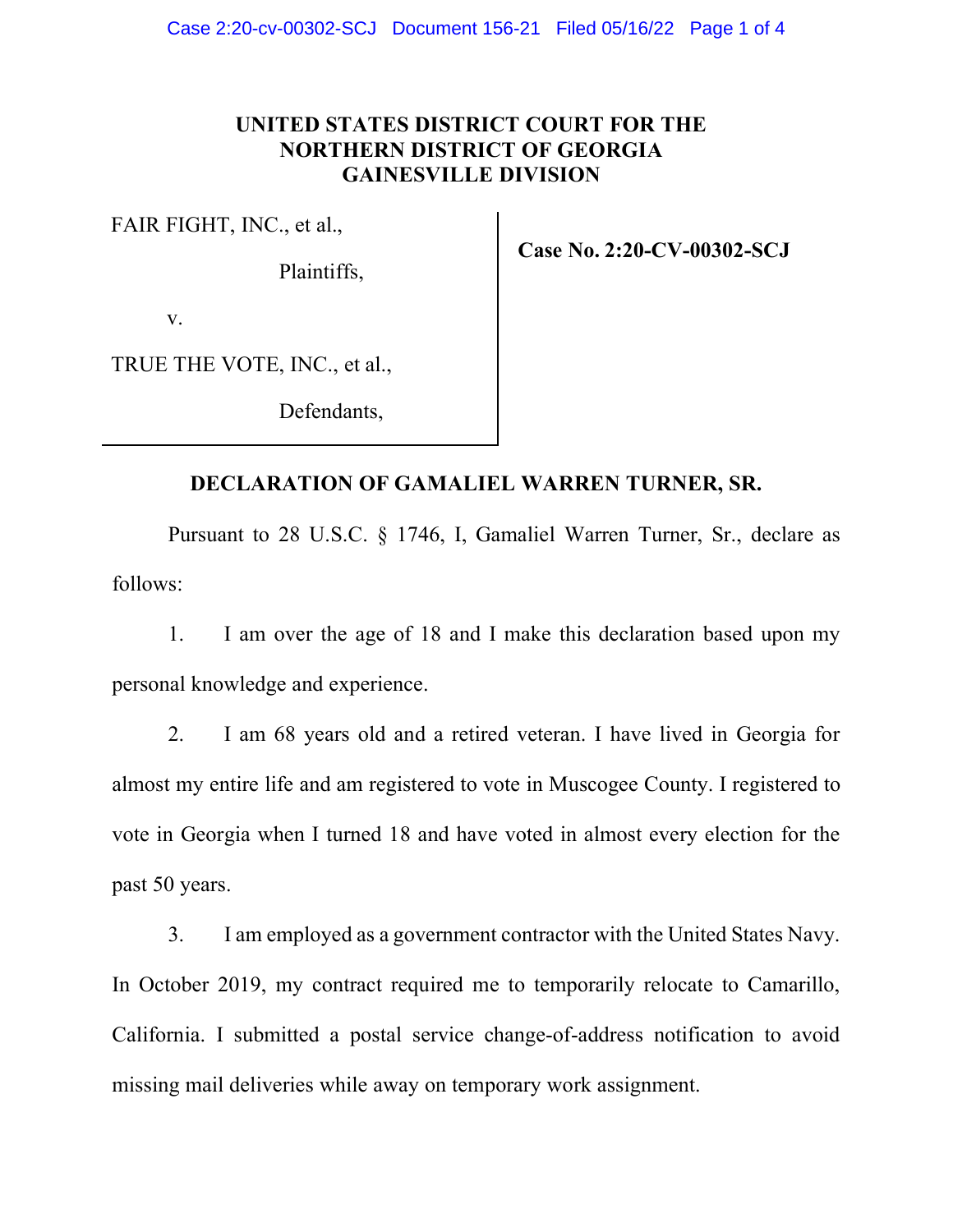## Case 2:20-cv-00302-SCJ Document 156-21 Filed 05/16/22 Page 2 of 4

4. I do not plan to remain in California, and have always intended, and continue to intend, to return to Georgia. For this reason, I have never considered registering to vote in California or otherwise changing my citizenship or residence to California.

5. I own a home in Columbus, Georgia. My nephew is currently housesitting at the residence while I am away. He does not pay any rent, and the utilities remain in my name. I also continue to pay taxes on my property. I have never changed my drivers' license from Georgia. Both of my cars are registered in Muscogee County.

6. I voted by absentee ballot in the 2020 primary and general elections in Georgia. Because of my temporary assignment in California, I have requested that the registrar mail my ballot to my California address until I return to Georgia.

7. When I had not received my absentee ballot for the January 2021 runoff elections by late December 2020, I became anxious that any additional delay would jeopardize my ability to receive and return my absentee ballot in time for it to be counted. I raised my concern with a clerk at the Muscogee County registrar's office, who informed me that the voter system reflected that I was one of approximately 4,000 voters in Muscogee County who had been challenged for requesting an absentee ballot to be sent out-of-state.

2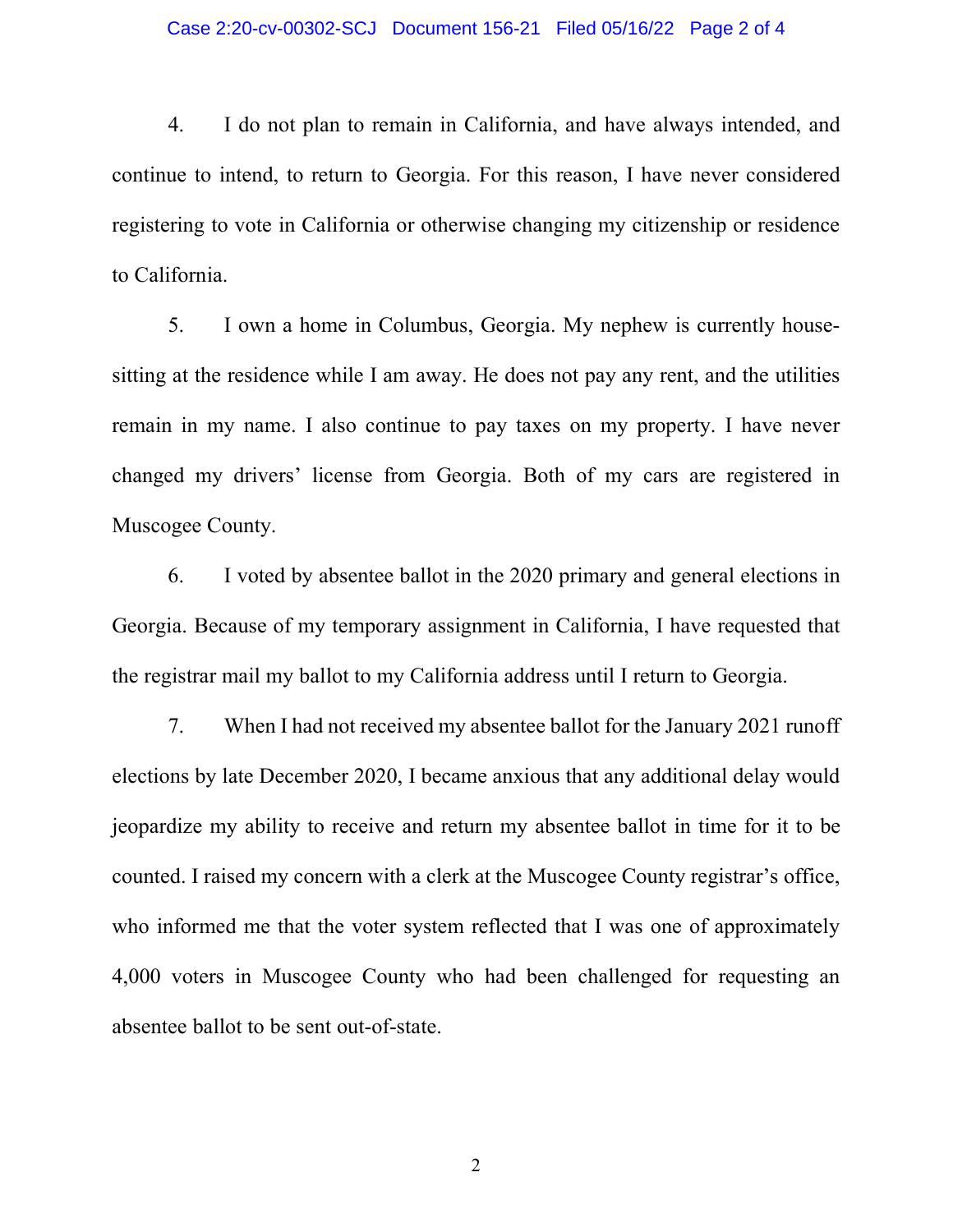## Case 2:20-cv-00302-SCJ Document 156-21 Filed 05/16/22 Page 3 of 4

8. Because my eligibility to vote had officially been challenged, I became worried about the legality of my participation in the January runoff elections.

9. I successfully sued the Muscogee County Board of Elections to ensure my ballot would be counted, but the entire experience was scary, confusing, and intimidating. Until the Court ruled in my favor, I did not know how I would be able to prove my residency in Georgia or whether I would be able to get everything straightened out in time.

10. Once I received my ballot in the mail, I had to immediately fill out my ballot and send it back to Georgia so that it arrived at the county registrar's office in time to be counted for the election. To ensure that happened, I had to send the ballot via FedEx and pay the extra charge to expedite delivery. The additional cost I had to incur to ensure my ballot was counted is equivalent to a modern-day poll tax.

11. I am a Black voter and a veteran, and I grew up in an era of segregation when it was common for public officials and certain members of our communities to make it difficult for us to vote. Having to deal with these kinds of obstacles still today is both discouraging and aggravating, and makes it seem like we should just give up.

12. Thinking back to the senseless difficulty of my voting experience in the January runoff elections gives me PTSD and increased anxiety and anguish about the great lengths I have to go through in order to make my voice heard. I wonder if

3